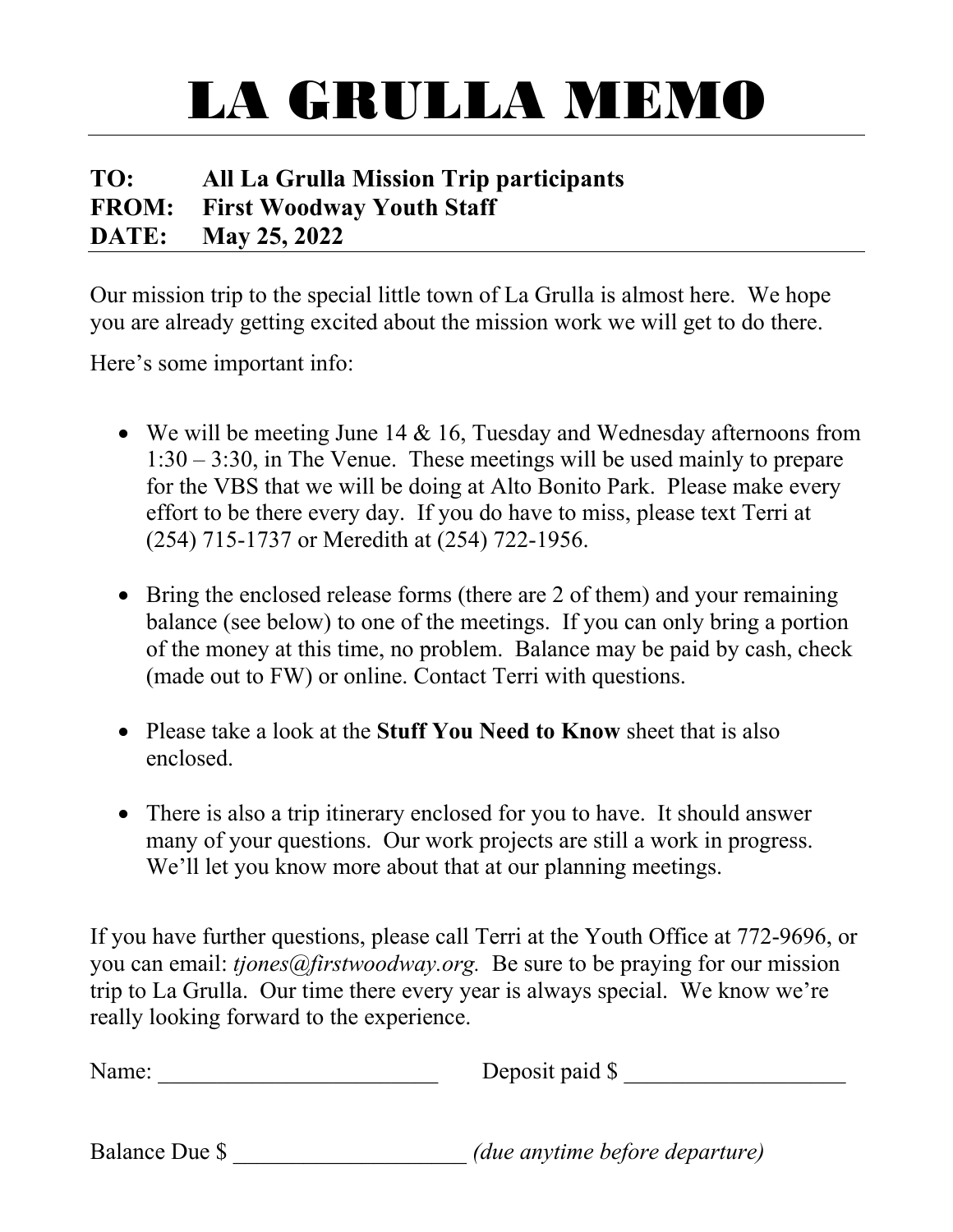# La Grulla '22 June 19 – June 25

### Sunday, June 19

5:00 a.m. Meet at First Woodway Leave for South Texas 2:30 p.m. Arrive in La Grulla Pass out flyers 4:30 p.m. Move into retreat center 6:00 p.m. Dinner 7:30 p.m. VBS preparation and free time 9:00 p.m. Share time

### Monday, June 20 – Thursday, June 23

7:00 a.m. Breakfast 7:45 a.m. Devotional 8:45 a.m. Work projects 12:00 p.m. Lunch 1:00 p.m. Vacation Bible School 5:30 p.m. Dinner 7:00 p.m. Free time 9:30 p.m. Share time

### Friday, June 24

 7:00 a.m. Breakfast 9:00 a.m. Devotional 9:30 a.m. Vacation Bible School 12:00 p.m. Lunch 1:30 p.m. Head out for South Padre Island (Spend night @ Courtyard by Marriott)

### Saturday, June 25

8:30 a.m. Get up, load up, head for home 6:00 p.m. Arrive at First Woodway

> Valley Baptist Retreat Center 1600 E. Business 83 Mission, Texas (No mail please) 956-585-4393 (Emergencies only) Terri Jones 254-715-1737 Meredith Bristow 254-722-1956 Bob Johns 254-722-5300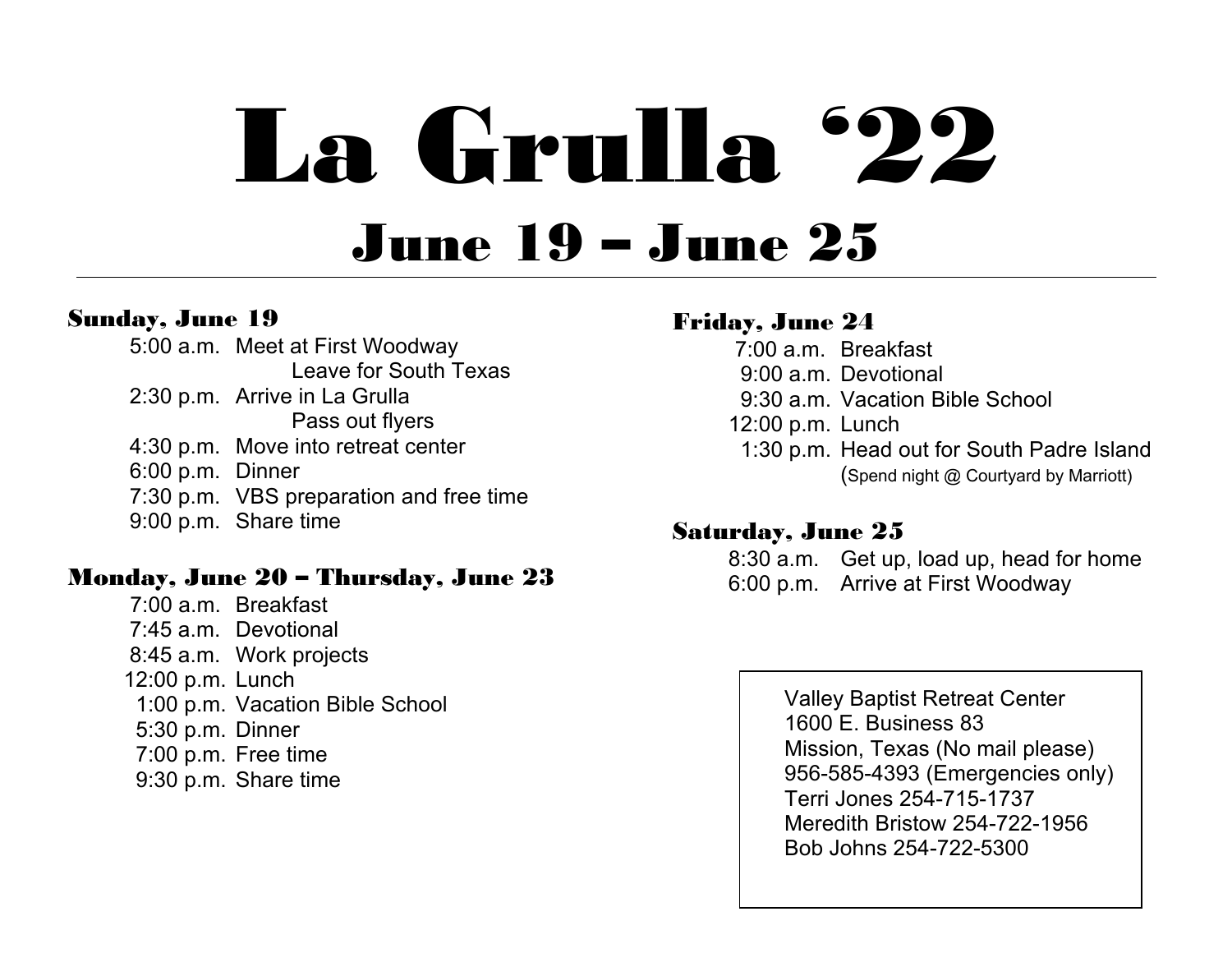# Stuff You Need to Know

### What to bring:

- Bible, journal, and pen
- Pillow and sleeping bag (or sheets and blanket)
- Towels
- Toiletry items (shampoo, soap, deodorant, etc.)
- Swimsuit (one-piece only)
- Sunscreen
- Water bottle
- Flashlight
- Face mask
- Work clothes
- Work gloves
- Paint brush
- Spending money for snacks. The \$349 you paid covers all meals, including travel meals
- Pack only your best, positive, Christ-like attitude

### Dress Code:

- Shorts (finger-tip length or longer).
- Shorts shorter than fingertip length are not acceptable at any time.
- No bare bellies allowed. No low-cut shirts either. Please, absolutely no cleavage on this trip.
- No tank tops or spaghetti straps…just stick with t-shirts.
- Swimwear one-piece swimsuits only.
- When in doubt, leave it out (of your suitcase).
- This is a mission trip so pick out your clothing with that in mind.

### Other Stuff:

- Take it easy with the luggage. We are limited on trailer space. **You will need a small overnight bag for South Padre Island.**
- No goofy stuff: We expect students who participate on mission trips to be some of the best, so let your behavior reflect that.
- **Make sure to pray and prepare spiritually before we leave on June 19.**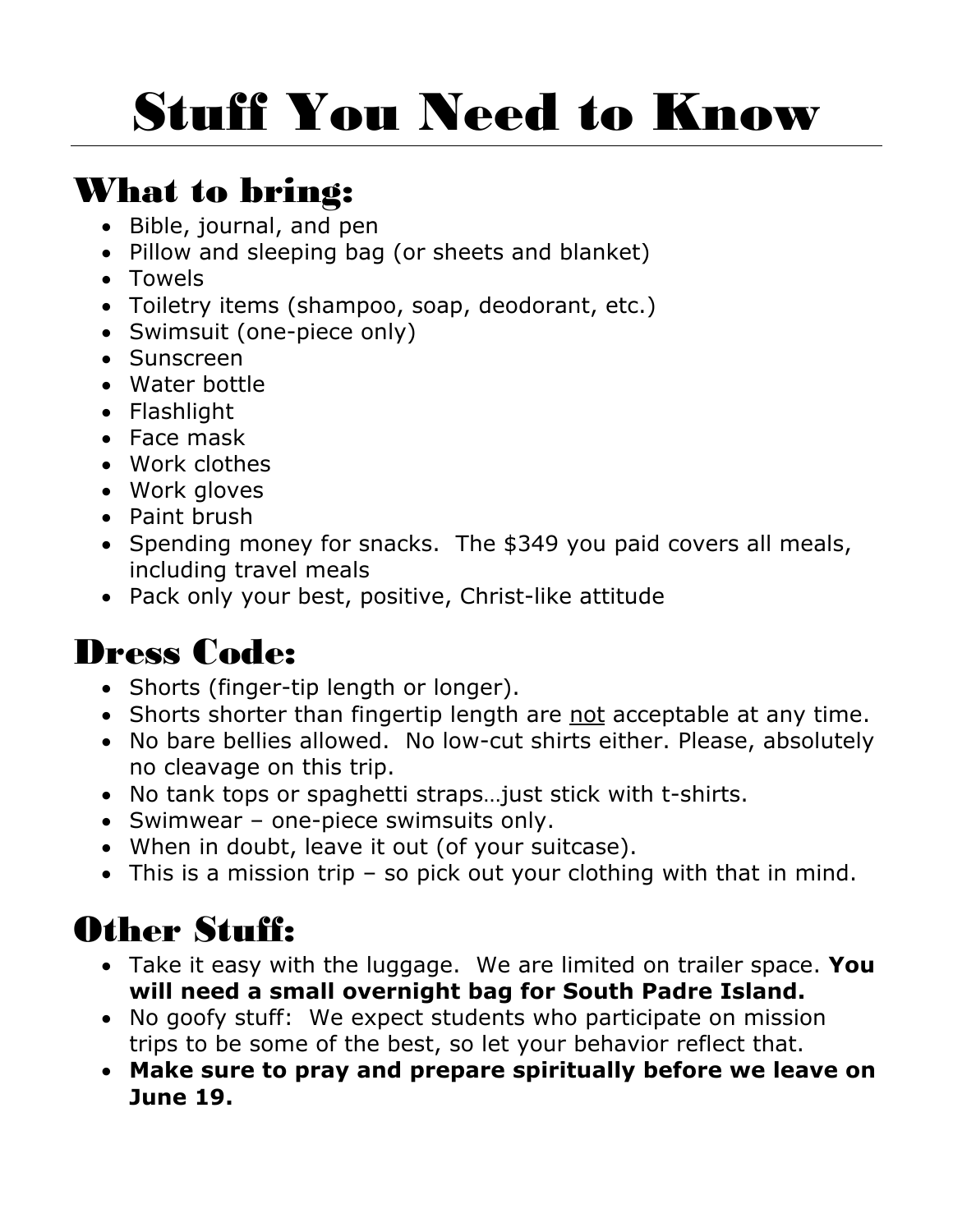

### Valley Baptist Mission Education Center Valley Baptist Retreat

1600 E Business 83 Reservations (956)585-4393

#### Participant Individual Release Form

Please sign below and turn in one form for each participant upon arrival at VBMEC/ Valley Baptist Retreat campus.

 $\blacksquare$ have parent's name here) speaking for myself or my child, do hereby agree to release and hold harmless Valley Baptist Mission Education Center/Valley Baptist Retreat, its staff, its board, Rio Grande Valley Baptist Association, the Baptist General Convention of Texas and all supporting ministries of any responsibility for accidental injuries, sicknesses or incidents sustained during our time at VBMEC/ Valley Baptist Retreat. We do hereby give the staff of VBMEC/ Valley Baptist Retreat permission to hospitalize, secure treatment as deemed necessary should the leader of the group not be available to make said decisions. I also acknowledge that I have read and agree to the policies and procedures of VBMEC/ Valley Baptist Retreat, and that if I violate any rules of the facility there or otherwise posted, that I can be asked to leave at my own expense without repercussions to VBMEC/ Valley Baptist Retreat . This decision is to be determined by the board or the on duty Director. I hereby understand and consent to the use of any photographs/videos taken at the facility or VBMEC / Valley Baptist Retreat sponsored activities to be used in the use of VBMEC promotional materials.

 $\Box$ name) have read and agree to abide by the policies set forth by VBMEC/ Valley Baptist Retreat and understand that if I violate these, I can be asked to leave the facility at my own expense.

\_\_\_\_\_\_\_\_\_\_\_\_\_\_\_\_\_\_\_\_\_\_\_\_\_\_\_\_\_\_\_\_\_\_\_\_\_\_\_\_\_\_\_\_\_\_\_\_\_\_\_ \_\_\_\_\_\_\_\_\_\_\_\_\_\_\_\_\_\_\_\_

\_\_\_\_\_\_\_\_\_\_\_\_\_\_\_\_\_\_\_\_\_\_\_\_\_\_\_\_\_\_\_\_\_\_\_\_\_\_\_\_\_\_\_\_\_\_\_\_\_\_\_ \_\_\_\_\_\_\_\_\_\_\_\_\_\_\_\_\_\_\_\_

Attendee Signature Date

Parent signature if Attendee is under 18 Date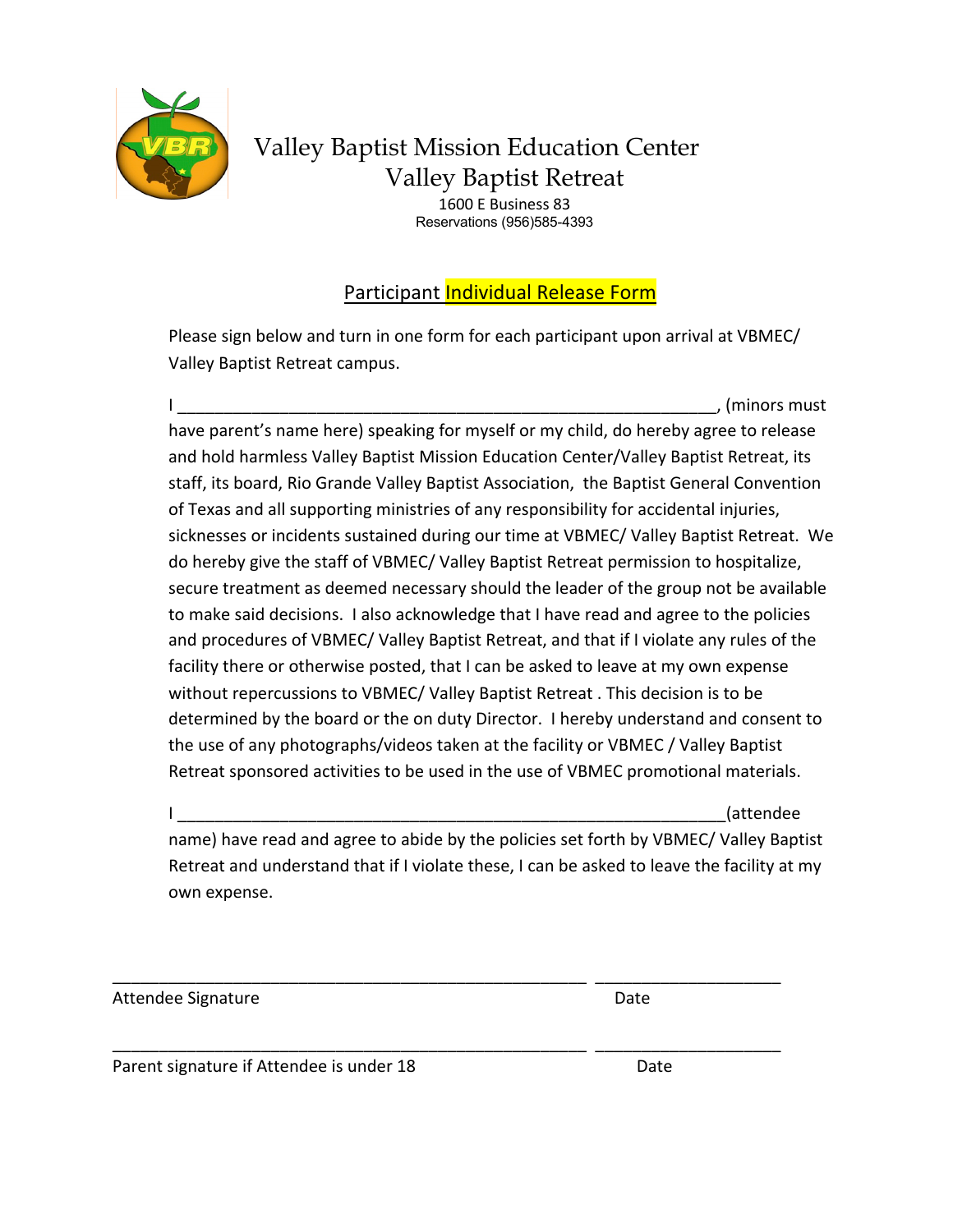### La Grulla Mission Trip: June 19-25, 2022

### Travel Permit/Medical Release

#### **I agree to permit \_\_\_\_\_\_\_\_\_\_\_\_\_\_\_\_\_\_\_\_\_\_\_\_\_\_\_\_\_\_\_\_\_ to attend the Mission Trip to La Grulla on June 19-25, 2022 with the First Woodway Student Ministry. The trip sponsors have my permission to seek any medical treatment for my child.**

**Medical Release/Authorization:** I hereby give authority to one of the trip sponsors to secure any necessary medical treatment in the event of an emergency due to sickness or accident while on this outing. I understand that our family physician will be contacted, if possible, but in the event that he cannot be reached, the counselor in charge may choose a reputable physician. We assume all of the risks and hazards incidental to the conduct of the activities and transportation to and from the area. We do hereby release, absolve, indemnify and hold harmless the First Woodway Baptist Church, the organizers, the sponsors, and supervisors from any and all loss, injury, or other damage to us or the above-named youth rising out of the trip. In case of injury we hereby waive all claims against the organizers, the sponsors, or any of the supervisors appointed by them. We likewise release from responsibility any person transporting our child to and from the activities.

 $\frac{1}{2}$  ,  $\frac{1}{2}$  ,  $\frac{1}{2}$  ,  $\frac{1}{2}$  ,  $\frac{1}{2}$  ,  $\frac{1}{2}$  ,  $\frac{1}{2}$  ,  $\frac{1}{2}$  ,  $\frac{1}{2}$  ,  $\frac{1}{2}$  ,  $\frac{1}{2}$  ,  $\frac{1}{2}$  ,  $\frac{1}{2}$  ,  $\frac{1}{2}$  ,  $\frac{1}{2}$  ,  $\frac{1}{2}$  ,  $\frac{1}{2}$  ,  $\frac{1}{2}$  ,  $\frac{1$